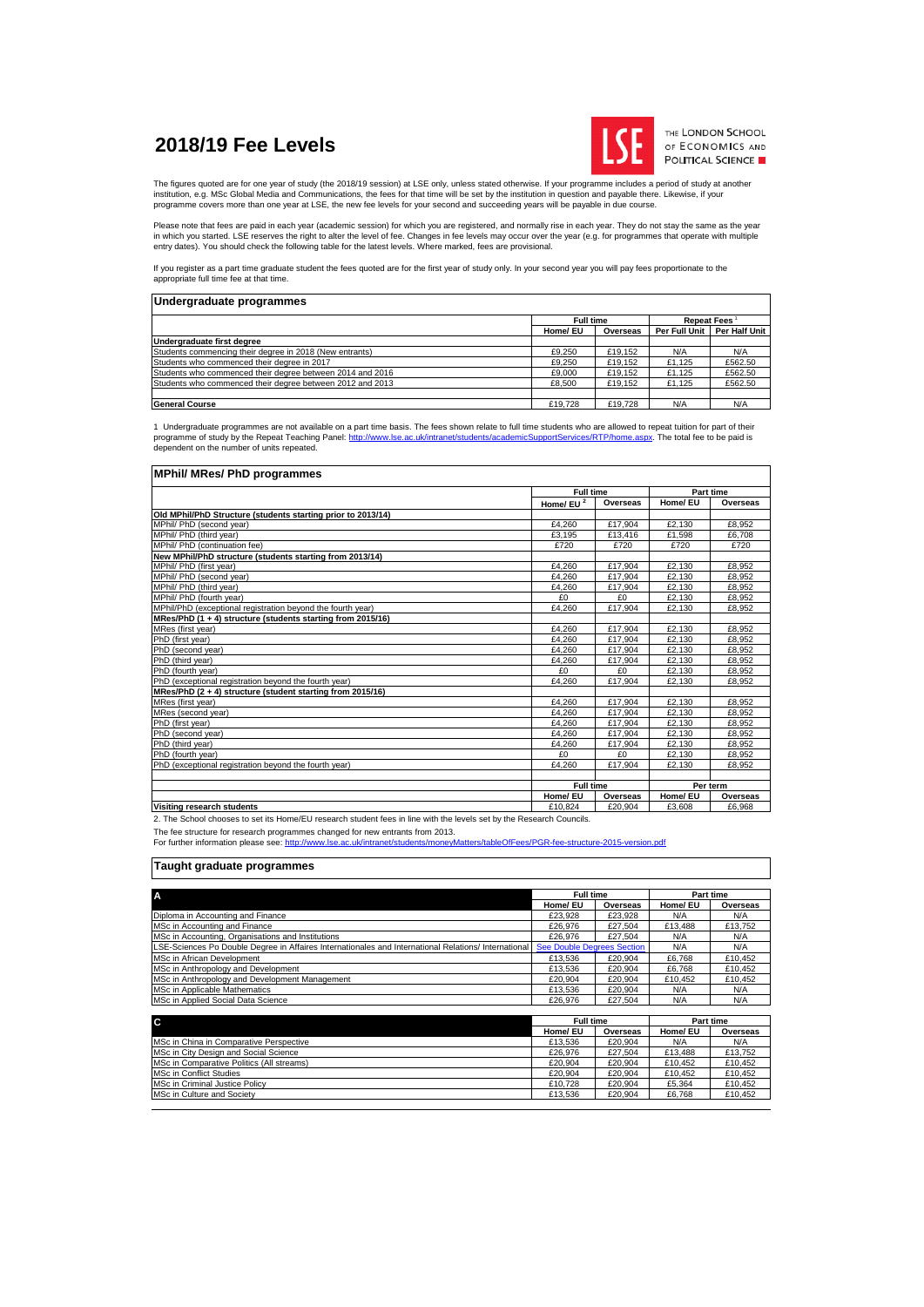| D                                                                                                       | <b>Full time</b>                             |                    | Part time                                                             |                    |
|---------------------------------------------------------------------------------------------------------|----------------------------------------------|--------------------|-----------------------------------------------------------------------|--------------------|
|                                                                                                         | Home/ EU                                     | Overseas           | Home/ EU                                                              | Overseas           |
| MSc in Data Science                                                                                     | £26,976                                      | £27,504            | £13,488                                                               | £13,752            |
| MSc in Development Management                                                                           | £20,904<br>£13,536                           | £20,904            | £10,452                                                               | £10,452            |
| MSc in Development Studies                                                                              |                                              | £20,904            | £6,768                                                                | £10,452            |
| Ε                                                                                                       | Full time                                    |                    | Part time                                                             |                    |
|                                                                                                         | Home/ EU                                     | Overseas           | Home/ EU                                                              | Overseas           |
| MSc in Econometrics and Mathematical Economics                                                          | £26,976                                      | £27,504            | N/A                                                                   | N/A                |
| MSc in Economic History (Both streams)                                                                  | £13,536                                      | £20.904            | £6,768                                                                | £10,452            |
| MSc in Economics                                                                                        | £26,976                                      | £27,504            | N/A                                                                   | N/A                |
| MSc in Economics (Two Year Programme)<br>MSc in Economics and Management                                | See Two Year Programme<br>£26,976            | £27,504            | N/A<br>N/A                                                            | N/A<br>N/A         |
| MSc in Economics and Philosophy                                                                         | £20,904                                      | £20,904            | £10.452                                                               | £10.452            |
| MSc in Economy, Risk and Society                                                                        | £13,536                                      | £20,904            | £6,768                                                                | £10,452            |
| MSc in Empires, Colonialisation and Globalisation                                                       | £13,536                                      | £20,904            | £6,768                                                                | £10,452            |
| MSc in Environment and Development                                                                      | £13,536                                      | £20,904            | £6,768                                                                | £10,452            |
| MSc in Environmental Economics and Climate Change                                                       | £13,536                                      | £20,904            | £6,768                                                                | £10,452            |
| MSc in Environmental Policy and Regulation                                                              | £13,536                                      | £20,904            | £6,768                                                                | £10,452            |
| MSc in EU Politics<br>MPA in European Public and Economic Policy                                        | £20,904                                      | £20,904            | £10,452<br>N/A                                                        | £10,452<br>N/A     |
| MSc in European Studies (Research)                                                                      | <b>See Double Degrees Section</b><br>£20,904 | £20,904            | £10,452                                                               | £10,452            |
| LSE-Sciences Po Double Degree in European Studies                                                       | <b>See Double Degrees Section</b>            |                    | N/A                                                                   | N/A                |
|                                                                                                         |                                              |                    |                                                                       |                    |
| F                                                                                                       | <b>Full time</b>                             |                    |                                                                       | Part time          |
|                                                                                                         | Home/ EU                                     | Overseas           | Home/ EU                                                              | Overseas           |
| MSc in Finance (Full Time)                                                                              | £34,200                                      | £34,200            | N/A                                                                   | N/A                |
| MSc in Finance and Economics                                                                            | £26,976                                      | £27,504            | N/A                                                                   | N/A                |
| MSc in Finance and Private Equity<br>MSc in Financial Mathematics                                       | £34,200<br>£26,976                           | £34,200<br>£27,504 | N/A<br>N/A                                                            | N/A<br>N/A         |
|                                                                                                         |                                              |                    |                                                                       |                    |
| G                                                                                                       | <b>Full time</b>                             |                    | Part time                                                             |                    |
|                                                                                                         | Home/ EU                                     | Overseas           | Home/ EU                                                              | Overseas           |
| MSc in Gender (All streams)                                                                             | £13,536                                      | £20,904            | £6,768                                                                | £10,452            |
| MSc in Gender, Development and Globalisation                                                            | £13,536                                      | £20,904            | £6,768                                                                | £10.452            |
| MSc in Gender, Media and Culture                                                                        | £13,536                                      | £20,904            | £6,768                                                                | £10,452            |
| MSc in Gender, Policy and Inequalities                                                                  | £13,536                                      | £20,904            | £6,768                                                                | £10,452            |
| MSc in Global Europe: Culture and Conflict<br>MSc in Global Health                                      | £20,904<br>£17,384                           | £20,904<br>£24,440 | £10,452<br>£8,692                                                     | £10.452<br>£12,220 |
| MSc in Global Media and Communications                                                                  | ee Double Degrees Section                    |                    | N/A                                                                   | N/A                |
| MSc in Global Population Health                                                                         | £13,536                                      | £20,904            | £6,768                                                                | £10,452            |
| Global MSc in Management                                                                                | See Two Year Programme                       |                    | N/A                                                                   | N/A                |
| <b>MSc in Global Politics</b>                                                                           | £22,440                                      | £22,440            | £11,220                                                               | £11,220            |
| MA in Global Studies: A European Perspective                                                            | See Double Degrees Section                   |                    | N/A                                                                   | N/A                |
|                                                                                                         |                                              |                    |                                                                       |                    |
|                                                                                                         |                                              |                    |                                                                       |                    |
| н                                                                                                       | <b>Full time</b>                             |                    |                                                                       | Part time          |
|                                                                                                         | Home/ EU                                     | Overseas           | Home/ EU                                                              | Overseas           |
| MSc in Health and International Development<br>MSc in Health Policy, Planning and Financing             | £13,536                                      | £20,904            | £6,768<br>See How to Apply on the London School of Hygiene & Tropical | £10,452            |
|                                                                                                         |                                              |                    | Medicine website                                                      |                    |
| MSc in History of International Relations                                                               | £13,536                                      | £20,904            | £6,768                                                                | £10.452            |
| MSc in Human Geography and Urban Studies (Research)                                                     | £13,536                                      | £20,904            | £6,768                                                                | £10,452            |
| MSc in Human Resources and Organisations                                                                | £22,440                                      | £22,440            | N/A                                                                   | N/A                |
| MSc in Human Resources and Organisations (HRM Specialism)                                               | £23,448                                      | £23,448            | £11,724                                                               | £11,724            |
| MSc in Human Rights                                                                                     | £15,384                                      | £22,440            | £7,692                                                                | £11,220            |
|                                                                                                         | <b>Full time</b>                             |                    | Part time                                                             |                    |
|                                                                                                         | Home/ EU                                     | Overseas           | Home/ EU                                                              | Overseas           |
| Double MSc Degree in International Affairs                                                              | <b>See Double Degrees Section</b>            |                    | N/A                                                                   | N/A                |
| Double Degree in International and World History                                                        | <b>See Double Degrees Section</b>            |                    | N/A                                                                   | N/A                |
| MPA in International Development                                                                        | <b>See Double Degrees Section</b>            |                    | N/A<br>£6,768                                                         | N/A                |
| MSc in Inequalities and Social Science<br>MSc in International Development and Humanitarian Emergencies | £13,536<br>£13,536                           | £20,904<br>£20,904 | £6,768                                                                | £10,452<br>£10,452 |
| MSc in International Health Policy (All streams)                                                        | £16,392                                      | £23,448            | £8,196                                                                | £11,724            |
| MSc in International Migration and Public Policy                                                        | £20,904                                      | £20.904            | £10.452                                                               | £10,452            |
| MSc in International Political Economy (Both streams)                                                   | £22,440                                      | £22,440            | £11,220                                                               | £11,220            |
| MSc in International Relations (Both streams)                                                           | £22,440                                      | £22,440            | £11,220                                                               | £11,220            |
| MSc in International Relations Theory                                                                   | £22,440                                      | £22,440            | £11,220                                                               | £11,220            |
| MSc in International Social and Public Policy <sup>3</sup>                                              | £13,736                                      | £21,104            | £6,968                                                                | £10,652            |
|                                                                                                         | <b>Full time</b>                             |                    | Part time                                                             |                    |
| Ш                                                                                                       | Home/ EU                                     | Overseas           | Home/ EU                                                              | Overseas           |
| <b>LLM</b>                                                                                              | £15,384                                      | £22,440            | £7,692                                                                | £11,220            |
| MSc in Law and Accounting                                                                               | £22,440                                      | £22,440            | £11,220                                                               | £11,220            |
| MSc in Local Economic Development                                                                       | £13,536                                      | £20,904            | £6,768                                                                | £10,452            |
|                                                                                                         | <b>Full time</b>                             |                    |                                                                       |                    |
| М                                                                                                       | Home/ EU                                     | Overseas           | Part time<br>Home/ EU                                                 | Overseas           |
| MSc in Management <sup>4</sup>                                                                          | £29,976                                      | £29,976            | N/A                                                                   | N/A                |
| MSc in Management and Strategy                                                                          | £26,976                                      | £27,504            | N/A                                                                   | N/A                |
| MSc in Management of Information Systems and Digital Innovation                                         | £26,976                                      | £27,504            | £13,488                                                               | £13,752            |
| MSc in Marketing                                                                                        | £26,976                                      | £27,504            | £13.488                                                               | £13.752            |
| MSc in Media and Communications (All streams)                                                           | £20,904                                      | £20,904            | £10,452                                                               | £10,452            |
| MSc in Media, Communication and Development                                                             | £20,904                                      | £20,904            | £10,452                                                               | £10,452            |
|                                                                                                         | <b>Full time</b>                             |                    |                                                                       | Part time          |
| O                                                                                                       | Home/ EU                                     | Overseas           | Home/ EU                                                              | Overseas           |
| MSc in Operations Research and Analytics<br>MSc in Organisational and Social Psychology (Both streams)  | £22,440<br>£20,904                           | £22,440<br>£20,904 | £11,220<br>£10,452                                                    | £11,220<br>£10,452 |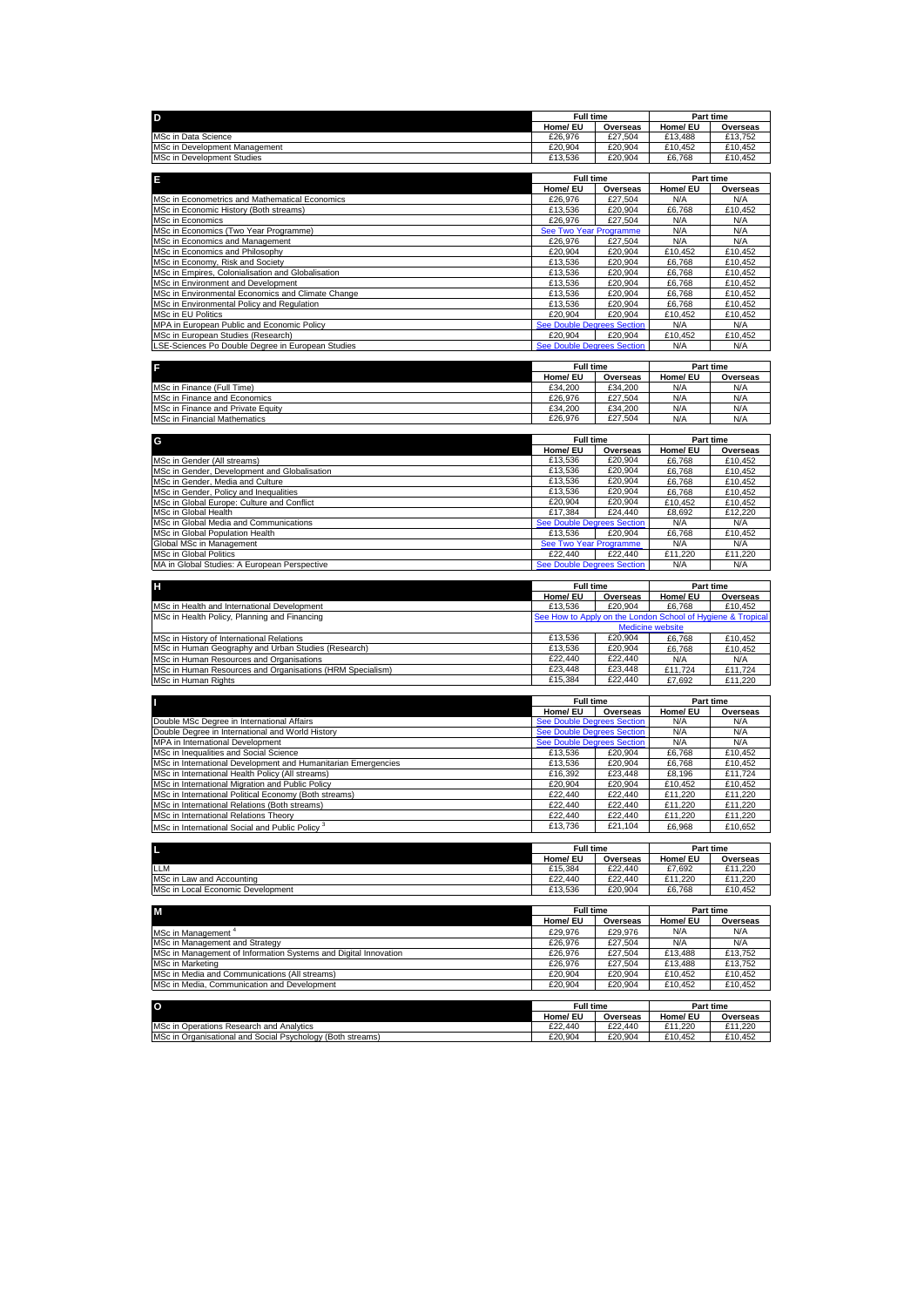| P                                                                                   | <b>Full time</b>                  |          | Part time        |                 |
|-------------------------------------------------------------------------------------|-----------------------------------|----------|------------------|-----------------|
|                                                                                     | Home/ EU                          | Overseas | Home/ EU         | Overseas        |
| MSc in Philosophy and Public Policy                                                 | £20,904                           | £20.904  | £10,452          | £10,452         |
| MSc in Philosophy of Science                                                        | £13,536                           | £20,904  | £6,768           | £10,452         |
| MSc in Philosophy of the Social Sciences                                            | £13,536                           | £20.904  | £6.768           | £10.452         |
| MSc in Political Economy of Europe                                                  | £20,904                           | £20.904  | £10.452          | £10.452         |
| MSc in Political Economy of Late Development                                        | £13,536                           | £20.904  | N/A              | N/A             |
| MSc in Political Science and Political Economy                                      | £20.904                           | £20.904  | £10.452          | £10.452         |
| <b>MSc in Political Sociology</b>                                                   | £13.536                           | £20.904  | £6.768           | £10.452         |
| MSc in Political Theory (Both streams)                                              | £13,536                           | £20,904  | £6.768           | £10,452         |
| MSc in Politics and Communication                                                   | £20,904                           | £20,904  | £10,452          | £10,452         |
| MSc in Psychology of Economic Life                                                  | £13,536                           | £20,904  | £6.768           | £10,452         |
| LSE-PKU Double Degree in Public Administration and Government                       | <b>See Double Degrees Section</b> |          | N/A              | N/A             |
| MPA in Public and Economic Policy                                                   | See Double Degrees Section        |          | N/A              | N/A             |
| MPA in Public and Social Policy                                                     | <b>See Double Degrees Section</b> |          | N/A              | N/A             |
| MSc in Public Policy and Administration (Both streams)                              | £20.904                           | £20.904  | £10.452          | £10.452         |
| MPA in Public Policy and Management                                                 | <b>See Double Degrees Section</b> |          | N/A              | N/A             |
|                                                                                     |                                   |          |                  |                 |
| Q                                                                                   | <b>Full time</b>                  |          | Part time        |                 |
|                                                                                     | Home/ EU                          | Overseas | Home/ EU         | Overseas        |
| MSc in Quantitative Economic History                                                | £13,536                           | £20,904  | N/A              | N/A             |
| MSc in Quantitative Methods for Risk Management                                     | £26,976                           | £27,504  | £13,488          | £13,752         |
|                                                                                     |                                   |          |                  |                 |
| $\mathsf{R}$                                                                        | <b>Full time</b>                  |          |                  | Part time       |
|                                                                                     | Home/ EU                          | Overseas | Home/ EU         | Overseas        |
| MSc in Real Estate Economics and Finance                                            | £22.440                           | £22.440  | £11.220          | £11.220         |
| MSc in Regional and Urban Planning Studies                                          | £13.536                           | £20.904  | £6.768           | £10.452         |
| MSc in Regulation (Both streams)                                                    | £13.536                           | £20.904  | £6.768           | £10.452         |
| MSc in Risk and Finance                                                             | £26,976                           | £27,504  | N/A              | N/A             |
|                                                                                     |                                   |          |                  |                 |
| s                                                                                   | <b>Full time</b>                  |          |                  | Part time       |
|                                                                                     | Home/ EU                          | Overseas | Home/ EU         | Overseas        |
| MSc in Social and Cultural Psychology                                               | £13,536                           | £20.904  | £6.768           | £10,452         |
| MSc in Social and Public Communication                                              | £13,536                           | £20.904  | £6.768           | £10,452         |
| MSc in Social Anthropology (All streams)                                            | £13,536                           | £20.904  | £6.768           | £10,452         |
| MSc in Social Innovation and Entrepreneurship                                       | £26.976                           | £27,504  | £13.488          | £13,752         |
| MSc in Social Policy (Research)                                                     | £10,728                           | £20.904  | £5,364           | £10,452         |
| MSc in Social Research Methods                                                      | £13,536                           | £20.904  | £6.768           | £10.452         |
| MSc in Sociology (All streams)                                                      | £13,536                           | £20,904  | £6.768           | £10.452         |
| MSc in Statistics (including the Research stream and the Social Statistics streams) | £13,536                           | £20,904  | £6,768           | £10,452         |
| MSc in Statistics (Financial Statistics)(Both streams)                              | £26,976                           | £27.504  | £13.488          | £13.752         |
| MSc in Strategic Communications                                                     | £20.904                           | £20,904  | £10.452          | £10.452         |
|                                                                                     |                                   |          |                  |                 |
| т                                                                                   | <b>Full time</b>                  |          | <b>Part time</b> |                 |
|                                                                                     | Home/ EU                          | Overseas | Home/ EU         | <b>Overseas</b> |
| MSc in Theory and History of International Relations                                | £13,536                           | £20.904  | £6,768           | £10.452         |
|                                                                                     |                                   |          |                  |                 |
| U                                                                                   | <b>Full time</b>                  |          | Part time        |                 |
|                                                                                     | Home/ EU                          | Overseas | Home/ EU         | Overseas        |
| MSc in Urbanisation and Development                                                 | £13,536                           | £20,904  | £6,768           | £10,452         |
| MSc in Urban Policy                                                                 | <b>See Double Degrees Section</b> |          | N/A              | N/A             |
|                                                                                     |                                   |          |                  |                 |
| W                                                                                   | <b>Full time</b>                  |          |                  | Part time       |
|                                                                                     | Home/ EU                          | Overseas | Home/ EU         | Overseas        |
| MSc in Women, Peace and Security                                                    | £13,536                           | £20.904  | £6,768           | £10.452         |

3. Students on MSc in International Social and Public Policy attend a residential session at Cumberland Lodge and are required to pay £200, which is included in the<br>quoted fee. For part time students the £200 is included i

4. Students on MSc in Management attend an international study trip over the summer, which is

# <span id="page-2-0"></span>**Double Degree and Two Year Programmes**

## **Double Degrees For Starters in 2018/19**

|                                                                                                 | 2018/19             |         |         | 2019/20     |
|-------------------------------------------------------------------------------------------------|---------------------|---------|---------|-------------|
| Year One (2018/18) at LSE                                                                       | Home/EU<br>Overseas |         | Home/EU | Overseas    |
| MSc in Global Media and Communications                                                          | £20.904<br>£20,904  |         |         | Partner Fee |
| Year Two (2019/20) at LSE (provisional fees)                                                    |                     |         |         |             |
| LSE-Sciences Po Double Degree in European Studies                                               | Partner Fee         |         | £21.744 | £21,744     |
| (MSc in Political Economy of Europe or                                                          |                     |         |         |             |
| MSc in Global Europe: Culture and Conflict or                                                   |                     |         |         |             |
| MSc in Politics and Government in the European Union)                                           |                     |         |         |             |
| Double Degree in International Affairs                                                          | Partner Fee         |         | £21.744 | £21.744     |
| Double Degree in International and World History                                                | Partner Fee         |         | £21,744 | £21,744     |
| International Political Economy                                                                 | Partner Fee         |         | £23,328 | £23,328     |
| (MSc in International Political Economy or                                                      |                     |         |         |             |
| MSc in International Relations)                                                                 |                     |         |         |             |
| LSE-PKU Double Degree in Public Administration and Government (MSc in Public Policy and Adminis | Partner Fee         |         | £21.744 | £21.744     |
| MSc in The Global Political Economy of China and Europe (with Fudan)                            | Partner Fee         |         | £21.744 | £21,744     |
| MSc in Urban Policy (MSc in Local Economic Development or MSc in Regional and Urban Planning    | Partner Fee         |         | £14,088 | £21,744     |
| Studies)                                                                                        |                     |         |         |             |
| Year One institution optional                                                                   |                     |         |         |             |
| MA in Global Studies: A European Perspective                                                    | £13,536             | £20.904 | £14,088 | £21,744     |
| Master of Public Administration (MPA) and MPA Programme Streams                                 |                     |         |         |             |
|                                                                                                 |                     |         |         |             |
| European Public and Economic Policy                                                             |                     |         |         |             |
| International Development                                                                       | £25,368             |         |         | £25,368     |
| Public and Economic Policy                                                                      |                     |         |         |             |
| Public and Social Policy                                                                        |                     |         |         |             |
| Public Policy and Management                                                                    |                     |         |         |             |